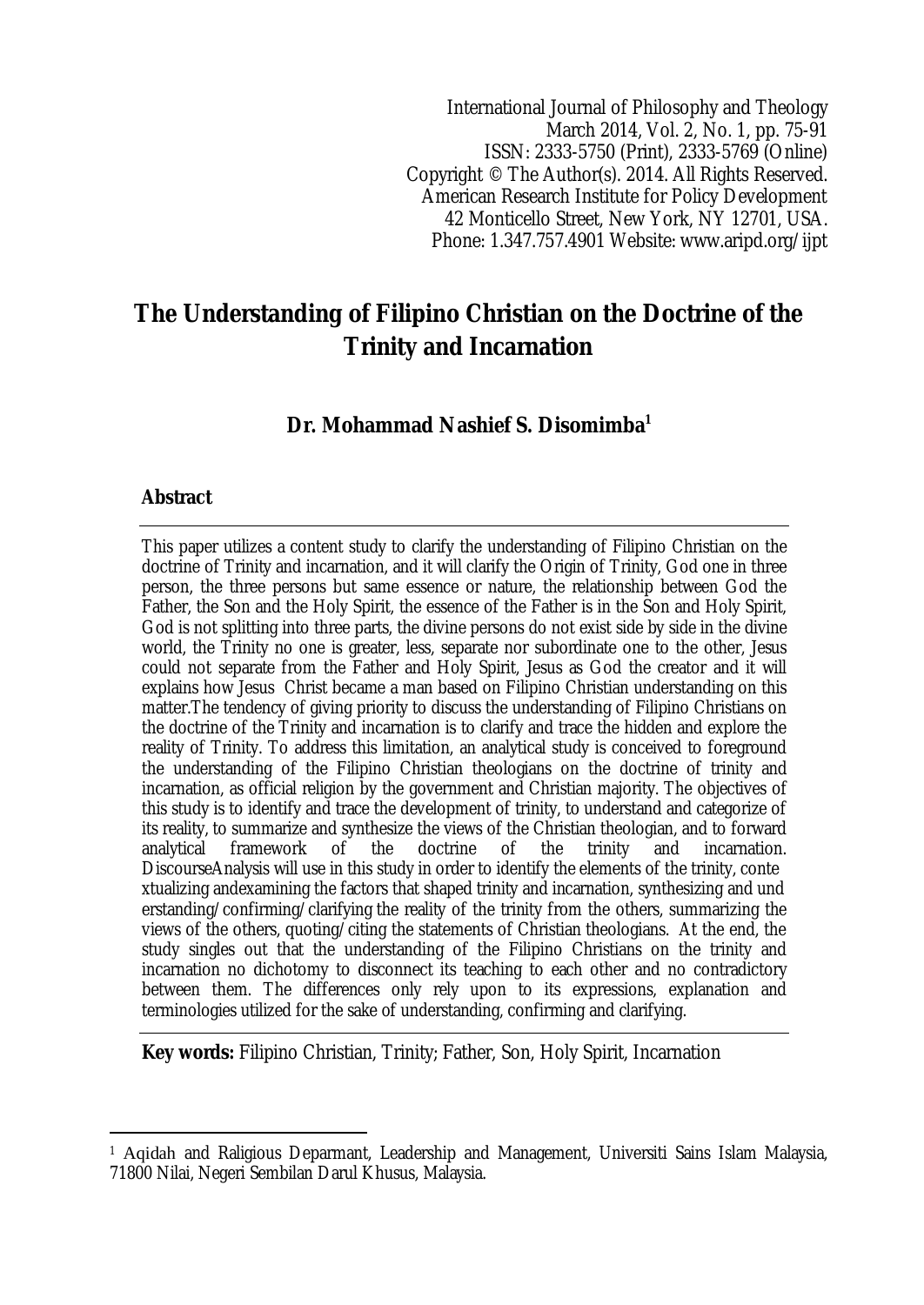## **Introduction**

Rationale of the study**,** one vast field of academic research on the understanding of Filipino Christians on the doctrine of the Trinity and incarnation within the domain of discourse and language is intellectual history of the Filipino Christian theologians in the Philippines. In fact, the doctrine of the Trinity and incarnation has a very strong impact in Philippine socio-religious affairs; a lot of studies have been conducted on individuals who have contributed to spread the doctrine of Trinity and incarnation in the Philippine Islands. Philippines was Islamic country before the coming of Spaniards headed by Ferdinand E. Magellan in 1521, it was diverted to Christian country and now dominated by Filipino Christian.

The Philippines officially known as the Republic of the Philippines is a sovereignisland country in Southeast Asia situated in the western Pacific Ocean. 'Its location on the Pacific Ring of Fire and close to the equator make the Philippines prone to earthquakes and typhoons, but also endows it with abundant natural resources and some of the world's greatest biodiversity. At 300,000 square kilometers (115,831 sq mi), the Philippines is the 64th-largest country in the world, consisting of an archipelago of 7,107 islands that are categorized broadly under three main geographical divisions: Luzon, Visayas, and Mindanao. Its capital city is Manila. The official religion in the Philippines is Christian religion, this paper will clarify discusses about the understanding of Filipino Christian on the doctrine of Trinity and incarnation…' (Wikipedia, the Free Encyclopedia Online).

## **Methodology**

The overall design of this study is interpretive and qualitative investigation of a single case, the understanding of Filipino Christian on the doctrine of trinity and incarnation, analyzing sampling is used in this research. The research site was the Philippine Islands as a center of Filipino Christian priests and theologians in the Asian countries. The analysis of the trinity and incarnation falls within the theoretical tradition of discourse and language.

In interpreting the trinity and incarnation, a framework was conceptualized, integrating three interrelated discursive concepts: text, context, and intertextuality. Since the Christianity is the dominant religion in the Philippine islands, it was deemed necessary to analyze the Filipino Christian's belief on the Doctrine of the trinity and incarnation.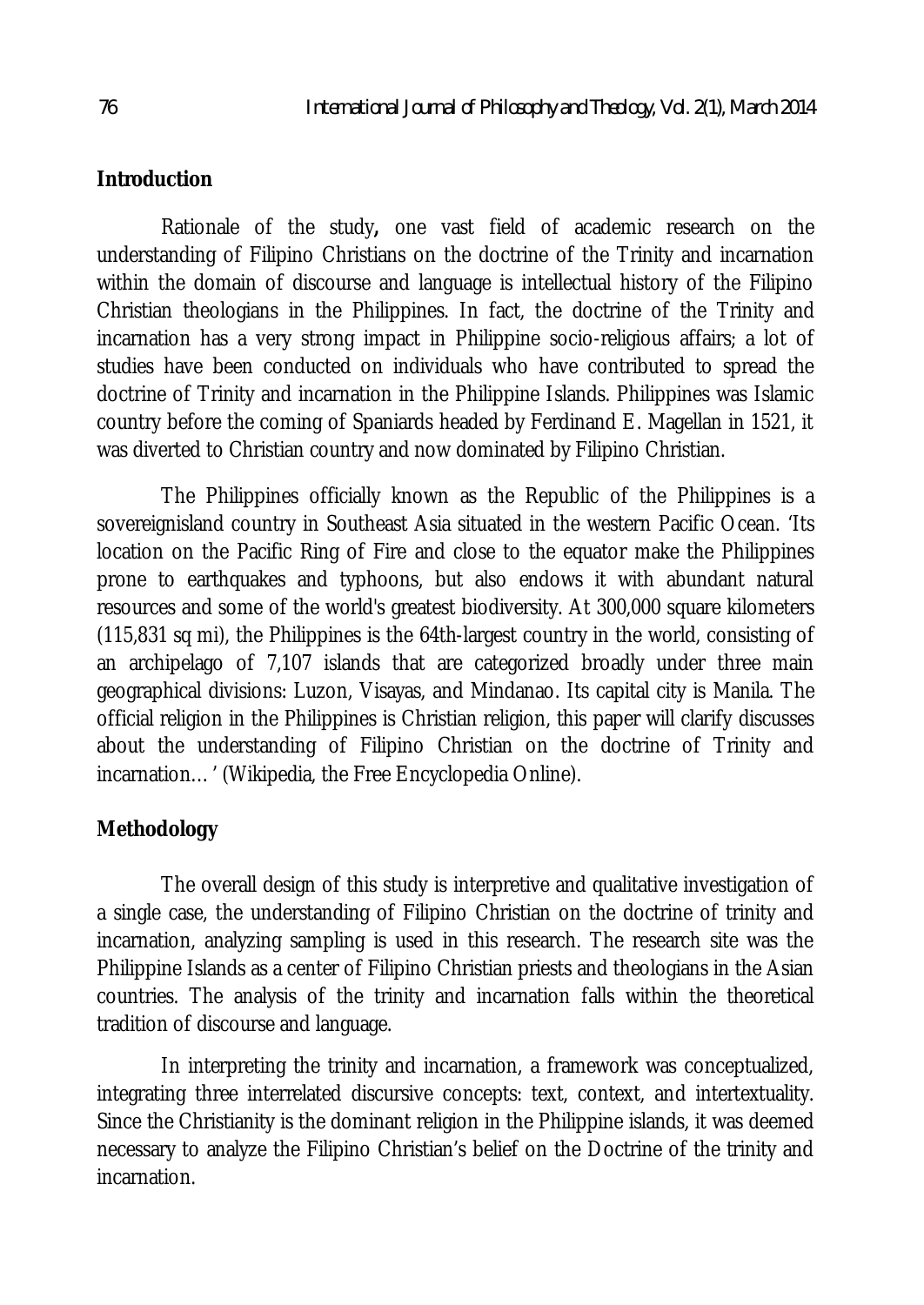### **The Term Trinity**

The English word trinity is derived from Latin*trinitas*, meaning "the number three, a triad". 'This abstract noun is formed from the adjective *trinus* (three each, threefold, triple), as the word *unitas* is the abstract noun formed from *unus* (one). The first one who used trinity is Tertulian, a Latin theologian who wrote in the early third century. The Christiandoctrine of the Trinity defines God as three divine persons or *hypostases*: the Father, the Son (Jesus), and the Holy Spirit; "one God in three persons". The three persons are distinct, yet are one "substance, essence or nature". In this context, a "nature" is *what* one is, while a "person" is *who* one is'..(Wikipedia, the Free Encyclopedia Online).

The Filipino Christian theologians in the Philippines focused their belief on trinity and they are same with other Christian around the world in terms of holding the following statement: "and you must love the Lord your God with all your heart, all your soul, and all your strength. And you must commit yourselves wholeheartedly to these commands I am giving you today. Repeat them again and again to your children. Talk about them when you are at home and when you are away on a journey, when you are lying down and when you are getting up again. Tie them on your hands as a reminder, and wear them on your forehead. Write them on the door posts of your house and your gates." (Deuteronomy 6:4-9, NLT).

### **The understanding of Filipino Christian on the Doctrine of Trinity**

Filipino Christian said that the first fundamental of Christian religion is belief in what is called the Dogma of the 'Holy Trinity' and closely all the Christian Churches in the Philippine Islands believe in this doctrine. After all it has been the central teachings of their churches for centuries since the Spaniards came to the Philippine Island headed by Ferdinand E. Magellan..(Celebrate 25 Years of the Prelature of St. Marry, Marawi City. Nd.).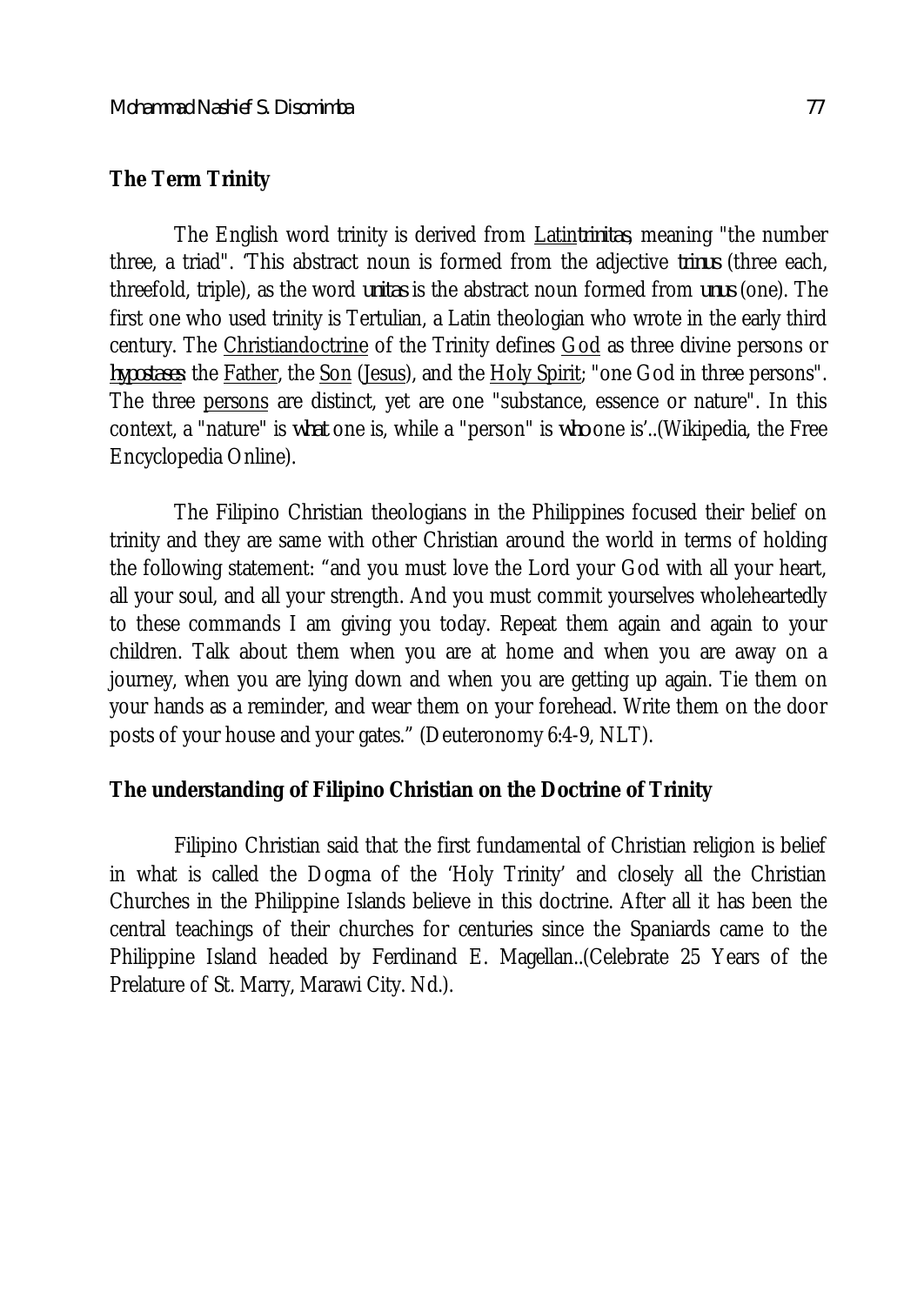The Roman Catholic Church in the Philippines mentioned that: 'The Trinity is the term employed to signify the central doctrine of the Christian religion….'(Henry 1970) while the Greek Orthodox calls the Trinity: 'the fundamental doctrine of Christianity…' (Yaacob 2004), but according to the Christian book 'Catholicism' mentioned the following: 'unless people keep this faith whole and defiled, without doubt (they) shall perish everlastingly… (Encyclopedia Britanica,487). The Filipino Christian mentioned that Henry Bettenson says in 'The Documents of the Christian Church' (Ath De Synodis, 23- P.G. XXV1) such as; 'if anyone says that the son (Jesus Christ) is a creature as one of the creatures, or an offspring…let him be anathema'. (The Documents of the Christian Church, 1979). The Filipino Christian in the Philippines confirmed that these are the strong reasons of their belief on the doctrine of the trinity, then, on why we want to know the truth about the fundamental doctrine of the trinity in the Philippines. But Jesus himself said: 'Eternal life is this: to know you, the only true God, and Jesus Christ whom you have sent. (John 17:3).

## **The Origin of the Trinity According to Filipino Christian in the Philippines**

It was mentioned by the Filipino Christians in the Philippines that the Christian religion, as understood and believed by the Christians consists of three Major Creed or Articles of Faith namely, The Apostles Creed, The Athanasian Creed and The Nicene Creed. The Trinity is accurately put up by the 'Athanasian Creed' which dates back from the fourth century. Well informed scholars agree, however, that Father Athanasius himself did not compose of this Creed and if we read 'The New Encyclopedia Britanica' mentioned that: 'since the  $17<sup>th</sup>$  century, scholars have generally agreed that the Athanasian Creed was not written by Athanasius but was probably composed in southern France during the  $5<sup>th</sup>$  century .... It was used in the liturgy of the church in Germany in the  $9<sup>th</sup>$  century and somewhat later in Rome (N.A.: Should You Believe in the Trinity, 1989).

It is worthy to mention here the concept of the Athanasian Creed as Filipino Christian practice in the Philippines such as following: 'And the Catholic faith is this: that we worship one God in Trinity and Trinity in unity. Neither confounding the person nor dividing the substance. For there is one person of the Father, another of the son, and another of the Holy Spirit.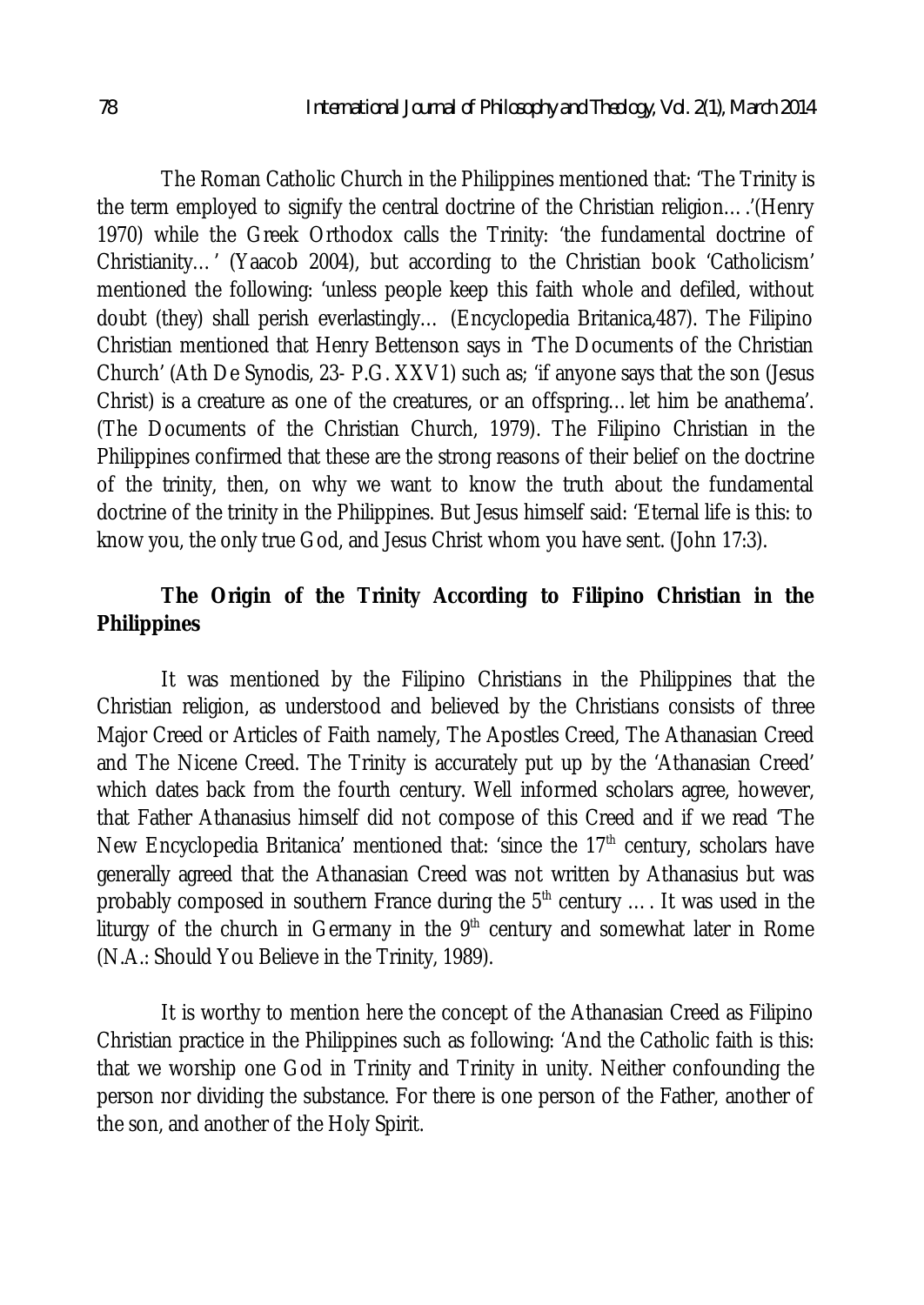But the Godhead of the Father, of the Son, and of the Holy Spirit is all one, the glory equal, the majesty co-eternal…. The Father uncreated, the son uncreated, and the Holy Spirit uncreated…..the Father eternal, the Son eternal, and the Holy Spirit eternal. And yet there are eternal, three eternal but one eternal. And also there are not likewise the father is almighty. And yet there are not three Almighty, but one Almighty. So the father is God, the Son is God, and the Holy Spirit is God, and yet they are three Gods, but one God….so likewise the father is lord, the Son is Lord, the Holy Spirit is Lord, and yet they are not three Lords, but one Lord….and this Trinity none is before or after another, none is greater or less than another' (Encyclopedia of Religion Knowledge, 1967).

According to this statement, the Filipino Christians in the Philippine Islands believed that they worshiped One God in Three but they are not three but one God, the Father is God, the Son is God and the Holy Spirit is God, they are coeternal eternal, they are uncreated, they are not three Almighty but One Almighty and they are not three Lords but one Lord and finally, none is greater or less than another.

The Filipino Christian supporting their concept on the doctrine of the Trinity by mentioning the summarization of the Nicene Creed as follows: 'And in one Lord Jesus Christ, the only-begotten Son of God, Begotten of the Father before all ages, light of light, true God, begotten not made, of one substance with the Father, through whom all things were made; who for us men and for our salvation came down from the heavens, and was crucified for under Pontius Pilate, and suffered and was buried, and rose again on the third day according to the scriptures, and ascended into heaven, and sits at the right hand of the Father, and comes again with glory to judge the living and the dead, of whose Kingdom there will be no end…'(Act of Nicea, in F.E. Petters, 335). according to this Creed, This is the concrete proof and evidence of Filipino Christian's understanding on the doctrine of the Trinity in the Philippine Islands and they still spreading this Creed in every part of the Philippine Islands by wisdom such as distributing the pamphlets which compromised the fundamentals doctrine of the Trinity, books and helping the poor people in the name of Father as a God, Son as a God and Holy Spirit as a God, and they are not three Gods but one God…(Celebrate 25 Years of the Prelature of the St. Marry. Nd.).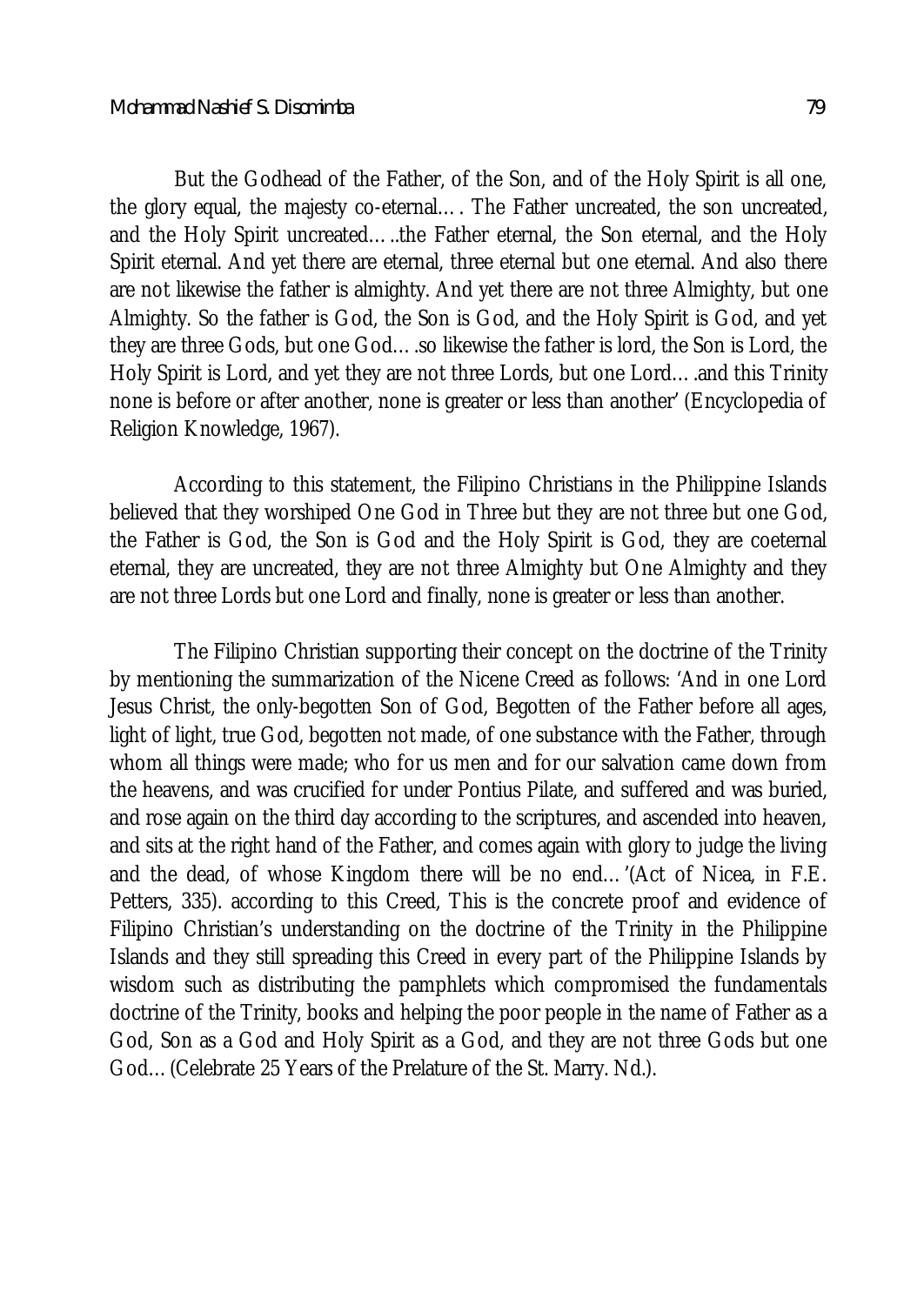### **The Concept of Filipino Christian on God in Three Persons**

The Filipino Christian believed that God in three persons and not three person but one person, and they confirm and confess by mentioning the following statement: 'We confess that God is one, but one in nature, not in number' (Encyclopedia of Religion Knowledge, 1967). The Filipino Christian in the Philippines confirmed that until this point, the matter is very obvious. Further on, however, the Filipino Christian explanation of the conception of the Oneness of God is extremely not clear and difficult to understand. Nevertheless, the Filipino Christian in the Philippines said that we shall present the interpretation and explanation of this doctrine, which clear and to be accepted by all Filipinos both Christians and Muslims in the Philippines Referring to the Filipino Christian understanding on the doctrine of Trinity, the Christian in the Philippine Islands holds that God is One, but the Oneness of God is manifested in three different person as they say: God the Father, God the Son, (Jesus) and God the Holy Spirit (or Holy Ghost). according to this concept, the Filipino Christian in the Philippines confessed that the Father is God, the Son is God and Holy Spirit is God, and yet there are not three separate Gods at all but one(Name of author: Celebrate 25 Years of the Prelature of the St. Marry. Nd.).

The concept of Filipino Christian justified their belief on the doctrine of the Trinity by mentioning Josh McDowell, the great Christian evangelist in recent time, he says in his book: 'out of all reality or existence, only God is tripersonal or triune. By triune, from which the word Trinity comes, we mean that God is consistently revealed as subsisting eternally as three persons (Father, Son and the Holy Spirit). These three persons make up the Godhead, yet there is only one God'. (Josh, Bart, 1990). But this explanation is more difficult to understand the concept of Trinity in Christian religion in the Philippines.

### **The Concept of Filipino Christians on Three Persons but same Essence**

The Filipino Christian in the Philippines confessed that there is only one true God… the Father, the Son and Holy Spirit is one essence and they said if we read the teaching of the Catechism of the Catholic Church pronounced as follows: 'We firmly believe and confess without reservation that there is only one true God….the Father, the Son and the Holy Spirit; three persons indeed, but one essence, substance or nature entirely simple' (Catechism of the Catholic Church, 1995).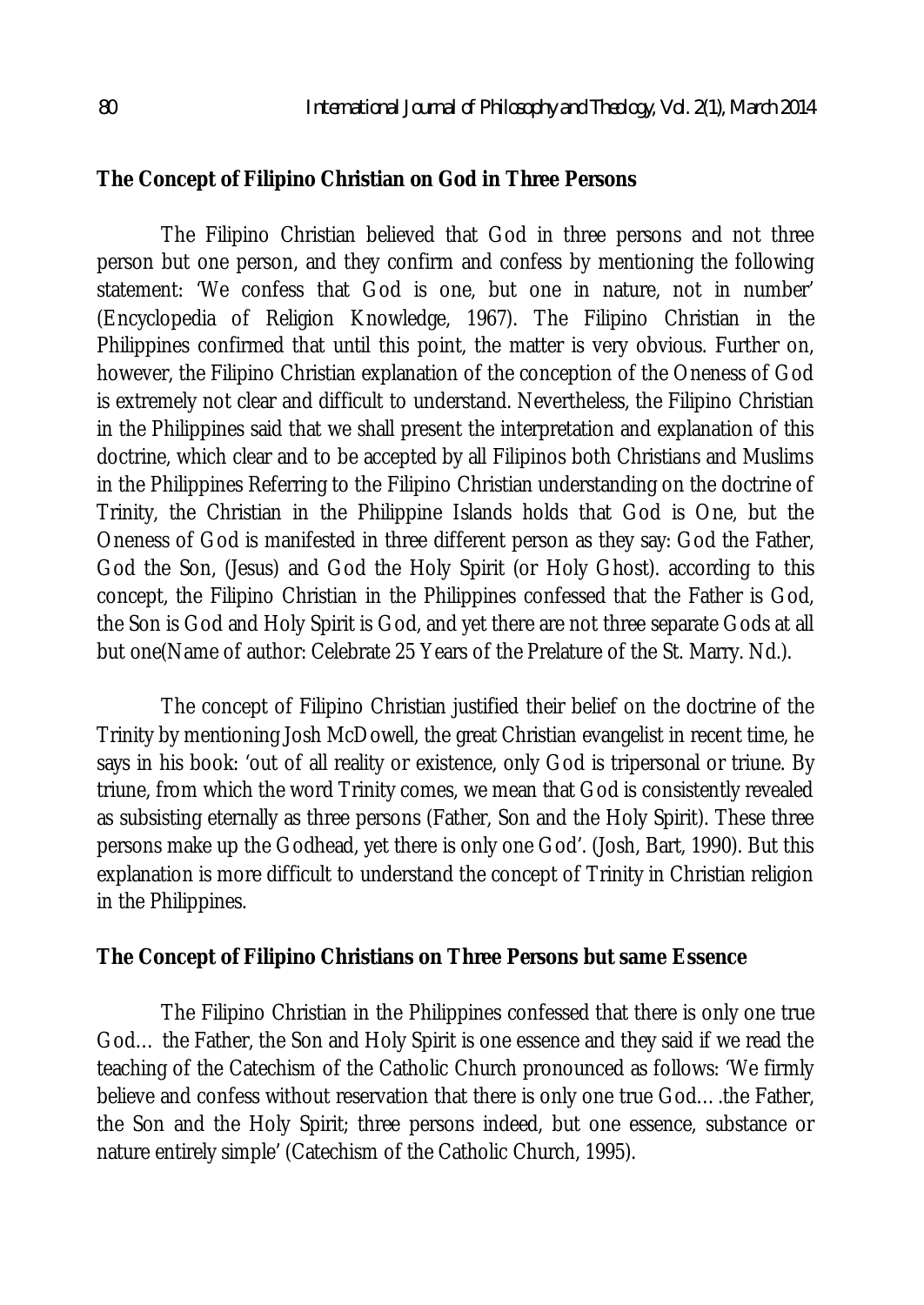According to the statement, the Filipino Christians understand that the three person in indeed one essence, and one nature not in three nature. So it is worthy to mention here that three persons of same essence, which formalize the teaching of Protestantism, has explained the Trinity as follows: 'There is one divine essence which is eternal yet there are three persons of the same essence and power, who are coeternal; the Father, the Son and Holy Ghost. (The Encyclopedia of Religion, 1967). The Filipino Christians in the Philippines confirmed again their belief on the doctrine of three persons but one essence and co-eternal; the Father, the Son and the Holy Spirit.

The understanding of Filipino Christian on the relationship between God and the Father, the Son and Holy Spirit is extremely ambiguous and difficult to understand, the Filipino Christian in the Philippines believed since the God must be living and knowing, He must thus possess the quality of life and knowledge. His life being called the Holy Spirit and His knowledge, speech or word being the Son or he is Jesus Christ.

The substance or essence of God alone without any reference to the attributes of knowledge and life is called the Father. (Celebrate 25 Years of the Prelature of the St. Marry. Nd.). The Filipino Christian confirmed and supported this idea, the Paul of Antioch, the Melkite Bishop of Said (d. 118C.E) in his book letter to a Muslimin states as follows: 'We hold the essence to be the Father, who is the origin of the other two. The Word is the Son…and the life is the Holy Spirit. (The Encyclopedia of Religion, 1967).

For more explanation about the Filipino Christians concept on the doctrine of Trinity, it is worthy to mention the well-known philosopher and theologian of the Catholic Church, St. Thomas Aquinas (1225-74 C.E), he mentioned that the meaning of the Father is not such a time has passed in which there was the Father and not the Son, but that this is a Divine terminology – whose purpose is simply that the Father is the principle of the Son just as the substance is the principle of the attribute.(Taqi, 1987;Yaacob, 2004). According to this statement, the Filipino Christian confessed that the Father is the Divine terminology and He is the principle of the Son such as substance, essence, manifestation and attribute in this universe.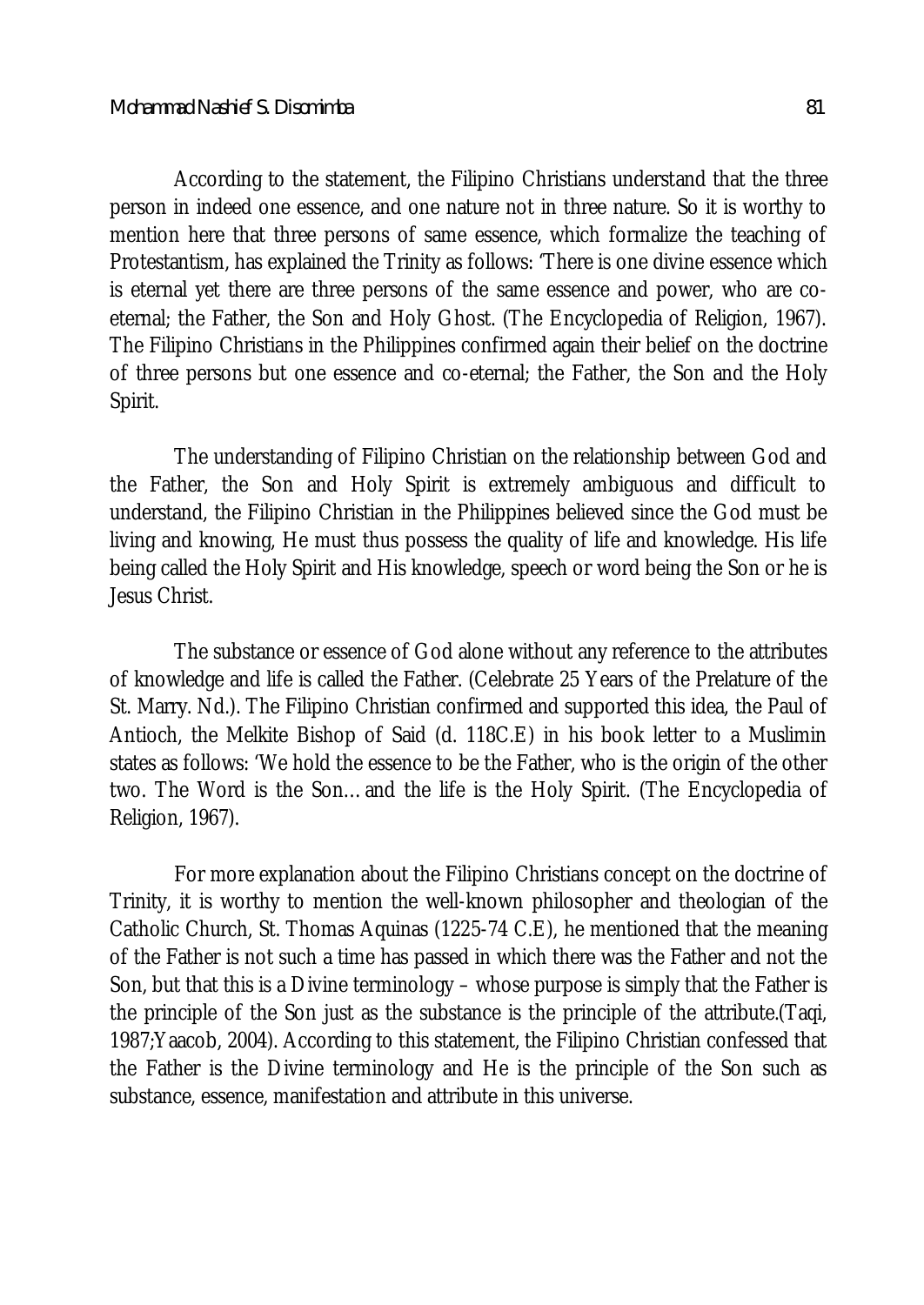The Filipino Christian said the essence of the Father is in the Son and the Holy Spirit, Jesus Christ is God the Son and the attribute of life is God the Holy Spirit both of them are at the same time not a lesser or a junior God but One to God the Father in every sense of the word. So the Filipino Christian said that the substance, essence, and nature of God the Father is in the Son and the Holy Spirit, and they said: the relationship between God the Father and God the Son, the Gospel according to John has mentioned as the following: 'The Father and I are One'(10:30, NLT). The Filipino Christian theologians in the Philippines and philosophers support this matter through the following statements; in chapter One verse 15 and 19 of Paul's epistle to the Colossians contains the following statements: 'Christ is the visible image of the invisible God' (Yaacob, 2004). 'For God in his fullness was pleased to live Christ' (Yaacob, 2004). The Filipino Christian theologian and philosophy says to make this simple and clear to all human in the Philippines, it is worthy to mention the following statement: 'Philip said, show us the Father and we will be satisfied. Jesus replied, Philip, don't you even know who I am, even after all the time I have been with you? Anyone who has seen me has seen the Father ! so why are you asking to see him? Don't you believe that I am in the Father and the Father is in me? (Jhon 14:9-10, NLT). The Filipino Christian in the Philippines says, this is the clear message to the Christian nation in the Philippines and all over the world that Jesus Christ is the Father and Father is Jesus Christ and they are not two but One God and same essence and attribute.

The Filipino Christians in the Philippines says, for more explanation about the relationship between God the Father, the Son and the Holy Spirit, it is important to mention the following statement from the teaching of the Catechism of the Catholic Church as follows: 'Because of that unity the Father is wholly in the son and wholly in the Holy Spirit; the Son wholly in the Father and wholly in the Holy Spirit; the Holy Spirit is wholly in the Father and wholly in the Son…'(Catechism of the Church, 1995). According to this statement, the Filipino Christians says, this is the strong reason and evidence of their containing and combining one another, that Father is in the Son, the Son is in the Father and Holy Spirit is in the God and Son, one of the elite Christian Father in Church, Gregory of Nazianzus says: 'No sooner do I conceive of the One than I am illumined by the splendor of the three; no sooner do I distinguish Three than I am carried back into the One. When I think of any of the Three, I think of him as the whole, and my eyes are filled, and the greater part of what I am thinking escapes me' (Karen, 1993).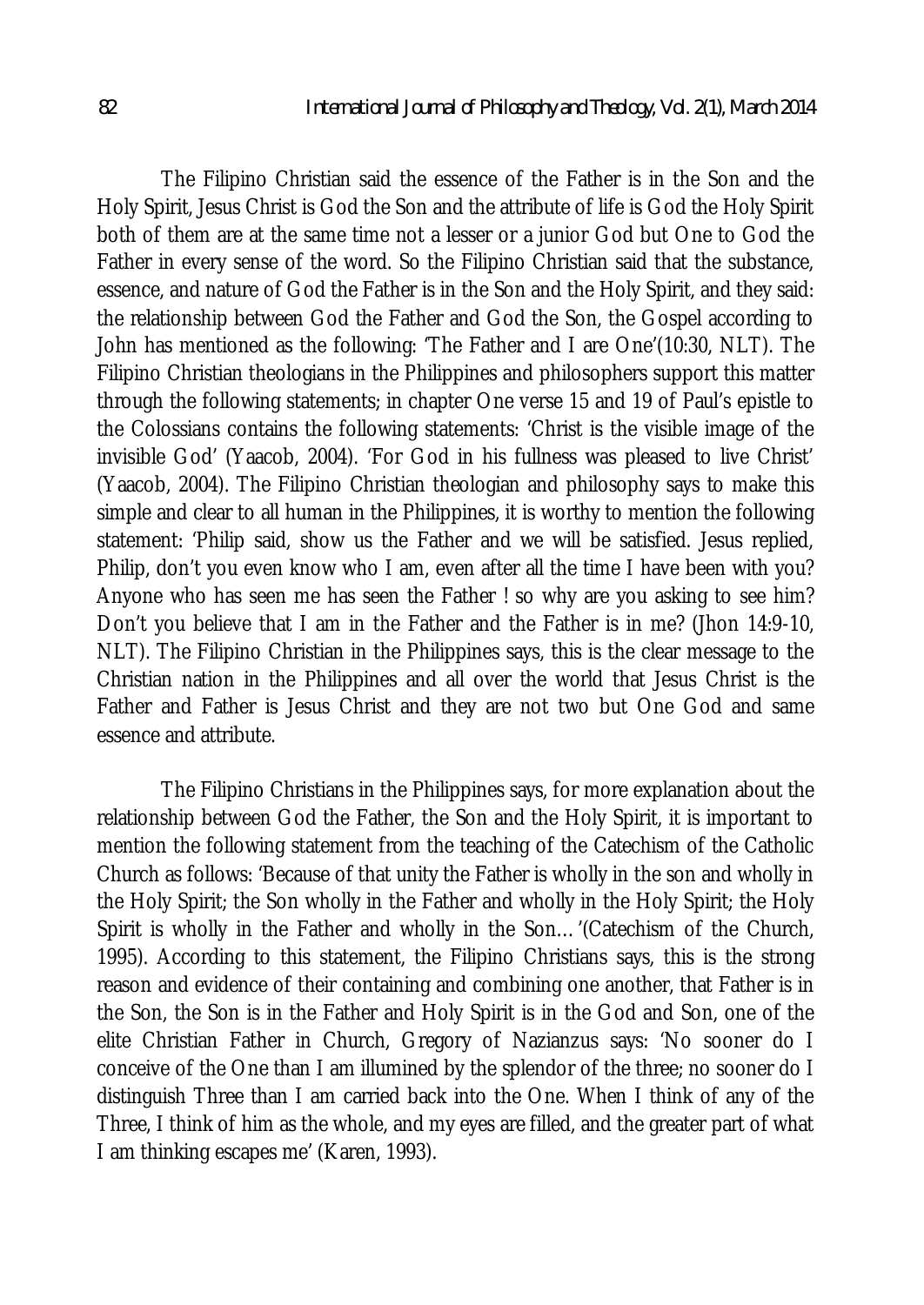The Filipino Christian believed that God is not splitting into three parts, they confirmed through the speech of Gregory of Nyssa (335-395 C.E), the outstanding Cappadocia theologian outlined his excellent doctrine of the inseparability of the three divine persons by saying the following statement: 'One should not think of God splitting himself into three parts; that was a grotesque and indeed blasphemous idea. God himself expressed himself wholly and totally in each one of these three manifestations when he wished to reveal himself to the world' (Karen, 1993). According to this statement, the Filipino Christians believed that God did not splitting into three parts but when He want to reveal His essence in the universe, He manifested to his Son; Jesus Christ, but according to Turtulian (145-220 C.E), the Greatest Christian theologian of the Patristic period, he developed his understanding on the doctrine of the Trinity such as the following: '…The three persons (Father, Son and the Holy Spirit) are simply three roles or functions of the One God. In each function or role the full God acts, just as the full person acts in his different role as father, husband and magistrate.

Christ was not less than God'(Clyde L, 1974). For more explanation and assertion of the Filipino Christian belief on God not splitting into three persons, it is clearly asserted and supported by Alexander (d. 328 C.E) during the gathering of his presbyters and clergymen in 319 C.E. and says: 'God was always, and the Son was always; at the same time the Father, at the same time the Son; the Son coexists with God…neither by thought nor by any moment of time does God precede the Son…' (Clyde L, 1974). According to this statement, the Filipino Christian says it is very clear that the Father is the Son and the Son is the Father at the same time and no different between Father and Son both of them is Lord, but when Jesus Christ giving sermon to his disciples in the same time he is the Father as Lord, when he was born by virgin marry, it means he was born with the Father in same time and they are coexist in same time when Jesus was born.

The Filipino Christian in the Philippines still asserting and confirming that the Three Divine Persons do not exist side by side in the divine world as stated and mentioned by Gregory of Nyssa: 'The Three Persons do not exist side by side in the divine world. We can compare them to the presence of different fields of knowledge in the mind of individual: philosophy may be different from medicine, but it does not inhabit a separate sphere of consciousness. The different sciences pervade one another, fill the whole mind and yet remain distinct' (Karen, 1993).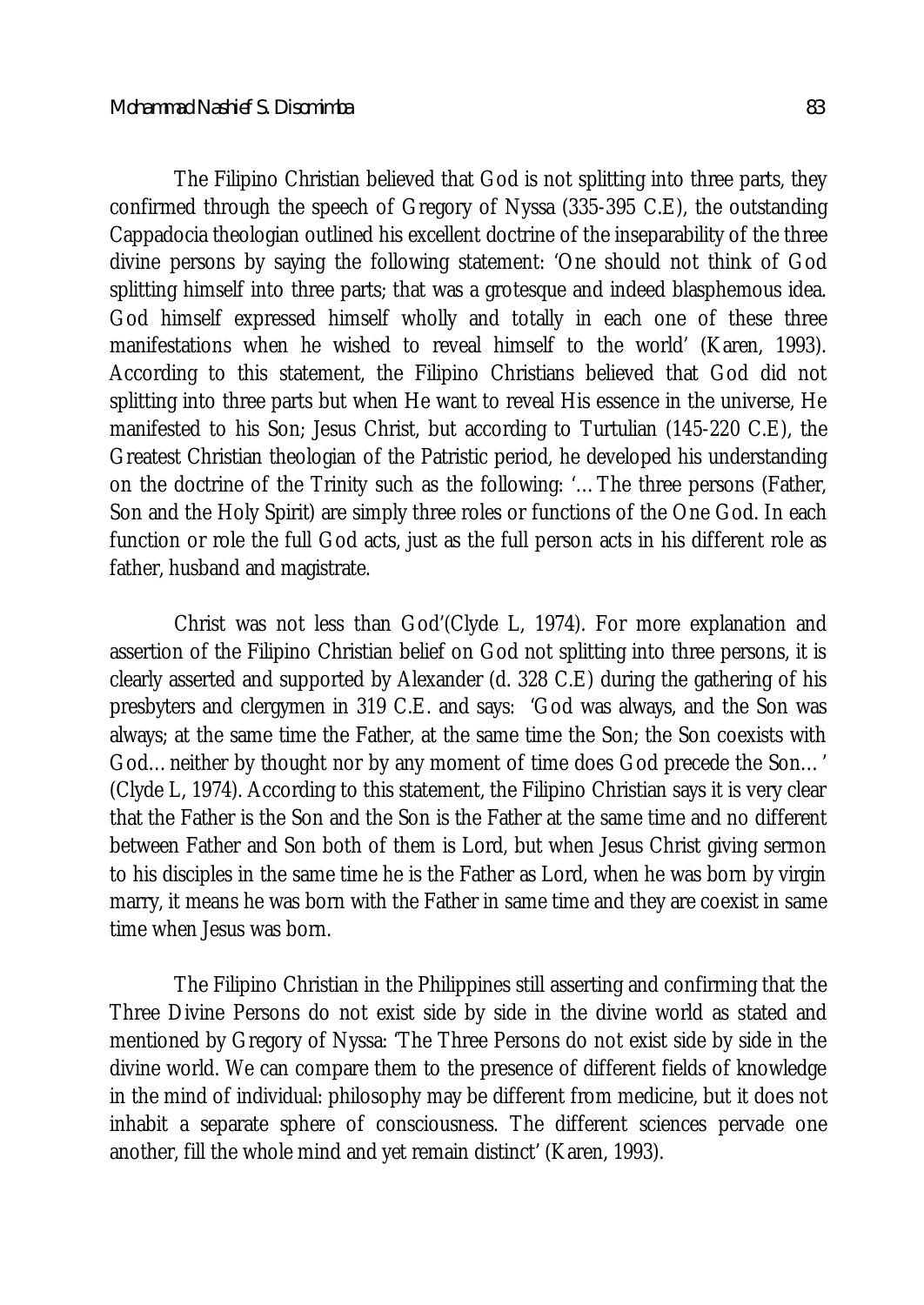This is the strong reason of the Filipino Christian that the Father, the Son and the Holy Spirit is not exists side by side in the Divine world and not inhabit a separate consciousness. The Filipino Christian in the Philippines mentioned that one of the elite Christian Theologian, Reverend Dummelow gives a comment on the relationship between the Father, Jesus and Holy Spirit and he says: 'Where the Son is, there of necessity is the Father also, as well as the Spirit, for the Three are One, being different forms of the subsistence and manifestation of the same divine being...the Persons of the Holy Trinity are inseparable and contain one another' (Ahmeed,1995). This is a clear message to Christian community in the Philippines that the Son, the Father and Holy Spirit are one and no different form of substance and manifestation in the universe.

The Filipino Christian Theologians still confirming, asserting and convincing their community in the Philippine Islands that the doctrine of the Trinity is no One Greater, Less, Separate nor Subordinate One to the Other and they said the Oneness of essence, nature or substance, the three persons of Godhead is coequal and each of them possesses all the attributes of Godhead. (Celebrate 25 Years of the Prelature of the St. Marry. N.d).

The Filipino Christian Theologians gives the clear proof and evidence that the Athanasian Creed states as follows: 'And in the Trinity none is before or after. None is greater or less than another' (Al Hajj, 1978). In my humble opinion, this statement is confusing, because the God has no beginning and no ending while Jesus Christ has a beginning from infant and grew up until he was sent by God to Judaism people, so Jesus Christ was created by Lord, secondly, the God cannot die, but according to Filipino Christians in the Philippines believed that Jesus Christ was died, the infant cannot compare to the Lord who created everything. For more explanation about the understanding of Filipino Christians on this doctrine, they said the Author of 'Understanding the Catholic Faith' mentioned that the three persons are perfectly equal to one another, all are One and same God. None One of the three persons precedes the other in time or in power but all are equally eternal and all power, they have same divine nature…(Yaacob, 2004). According to this statement, the Filipino Christian says it is obvious that the Trinity is perfectly same in terms of equality, power, nature eternality and divine attribute and no different between the Father, the Son and the Holy Spirit. It is worthy to mention here that the Irenaeus (130-202), bishop of Lyon, the first and elite theologian says that: 'The Son and Father are not separated, nor subordinate one to another, but One and same.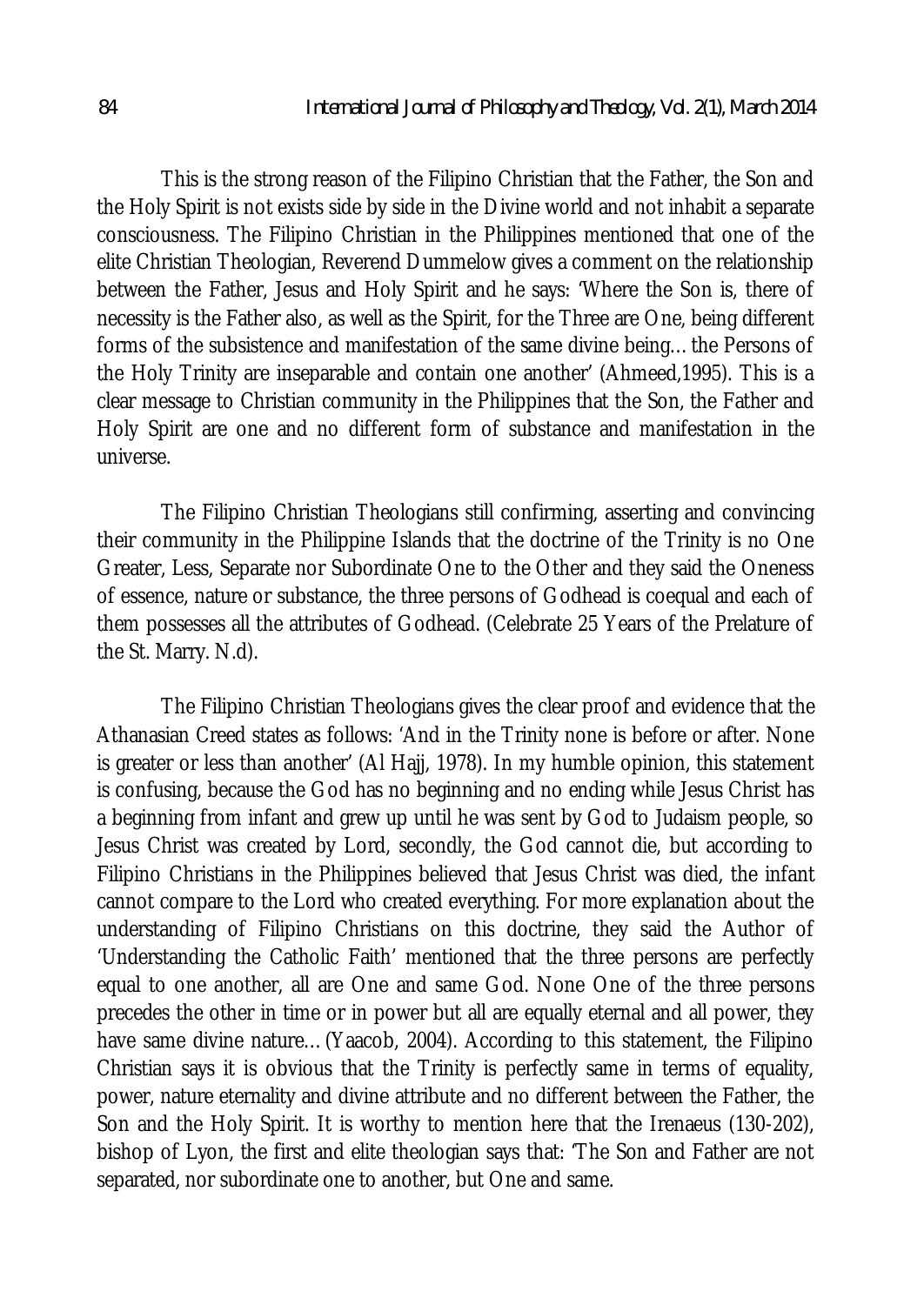Christ did not begin to exist, being with the Father from the beginning….' (Lyde L, 1974). This statements are the strong proofs and evidences of the Filipino Christian theologians that the three persons is no One greater, less, separate nor subordinate one to another. They confessed that Jesus Christ could not be separated from the Father and Holy Spirit they are one God not three Gods.

According to the understanding of the Filipino Christian Theologians on Jesus as God the Creator, they mentioned that the first verse of the Old Testament reads: 'In the beginning God created the heaven and the earth' (Genesis 1:1). This statement is clear that everything is created by God, the Filipino Christian theologians understand that the Oneness of God is clearly stated and identified as 'Creator'. Confirming Christ as 'God', the Christian Theologians proceed to say that the world has been created directly by the Oneness of Father the Son and the Holy Spirit. In addition about this proof, the book of John has mentioned the following statement: 'He (Jesus) was in the beginning with God. He created everything there is. Nothing exist that he didn't make...but although the world was made through him, the world didn't recognized him when he came' (1:2-3, 10, NLT). The Filipino Christian in the Philippines says one of the Paul's statements: 'Christ is the one through whom God created everything in heaven and earth. He made the things we can see and things we can't see – kings, kingdom, rulers, and authorities. Everything has been created through him and for him' (Colossians 1:16).

This is concrete proofs and evidences of the Filipino Christian Theologians and all over the World that Jesus Christ is God the Creator of everything in this universe, and they said if we read deeply and scrutinize the Catechism of the Catholic Church teachings, we will find the following statement: 'There exist but one God…he is the Father, God, the creator…He made all things by himself, that is, by his World and by his Wisdom, by the Son and the Spirit who, so to speak, are 'his hand'. Creation is the common work of the Holy Trinity…though the work of creation is attributed to the Father in particular, it is equally a truth of faith that the Father, Son and Holy Spirit together are the one, invisible principle of creation' (Catechism of the Catholic Church, 1995).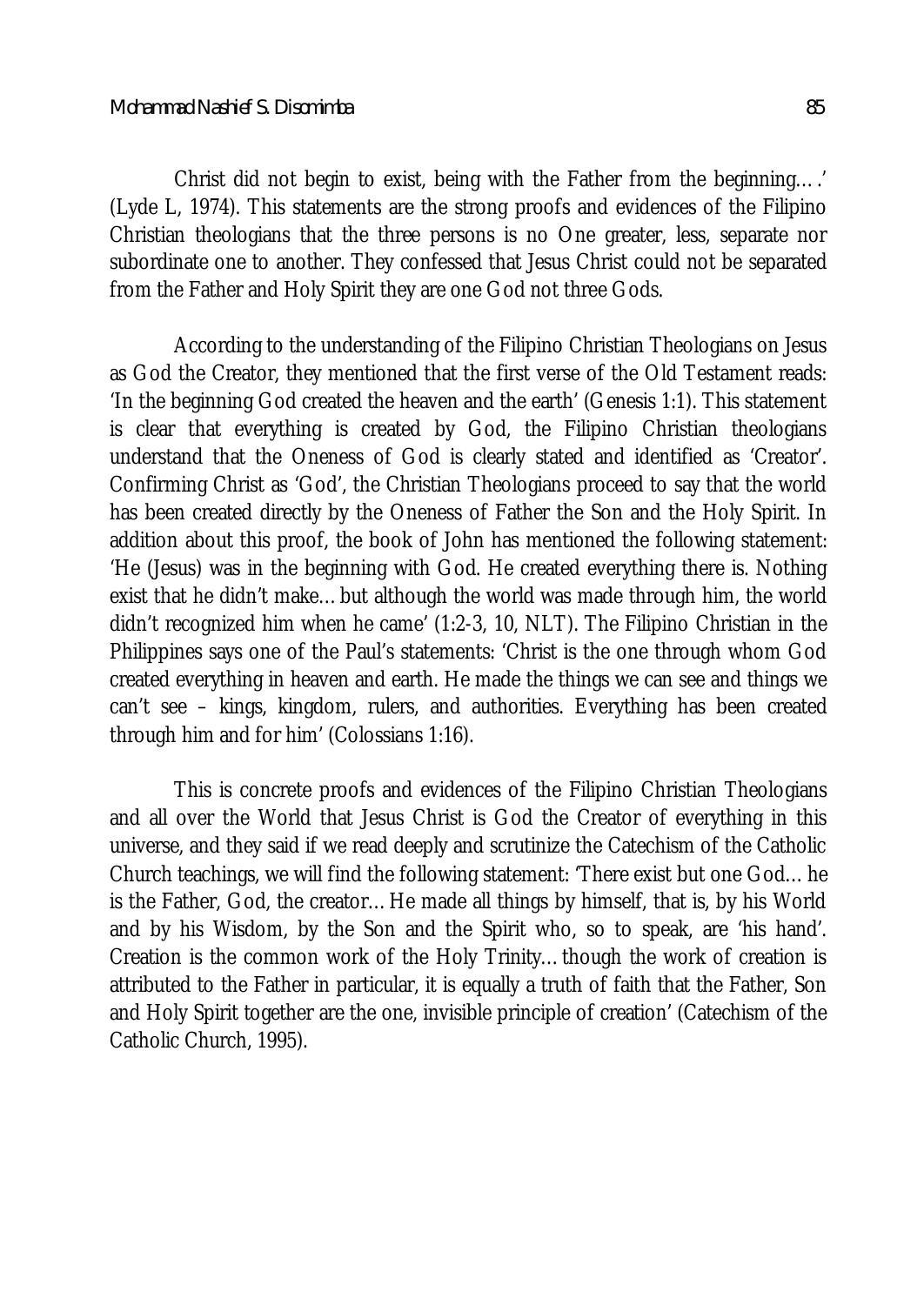According to this statement, the Filipino Christian confirmed and said this statement is supporting and confirming that Jesus Christ is God the creator, and all the creation is the common work of trinity or three persons, this proof is undoubted by Filipino Christians, so this is the reason that they tried to convince and Christianize entire the Philippine Islands since the coming of the Christian colonizers in the Philippines.

According to Filipino Christian Theologian's understanding on Jesus as God. They mentioned that if we read and think deeply how God became a Man, based on this matter, the Filipino Christians gives a clear explanation through the following statement: 'If Christ was God in the form of man, then He, as no, other human being in history, is to be listened to, revered and even worship. It would mean that the God who created the Galaxies…who cast billions of suns into the heavens, that God became a man, lived and walked on this earth, and died in submission to His own creation' (Mcdowell &Larson, 1990). According to this statement, the Filipino Christian understand and believe that the Father, the Son and the Holy Spirit combined is 'One God' with same essence or nature Christians believed that Jesus Christ, God the Son, the second person of the Holy Trinity choose to appear in a human body, born of virgin Marry, becoming there bye…(Yaacob, 2004). 'Perfect God and perfect man' (Mcdowell & Larson, 1990). This is the clear understanding of Filipino Christian on Jesus known as the incarnation of God. The Catechism of the Catholic Church states that: 'The Unique and altogether singular event of the Son of God does not mean that Jesus Christ is part God and part man, nor that it imply that he is the result of a confused mixture of the divine and the human. He became truly man while remaining truly God'(Catechism of the Catholic Church, 1995).

The understanding of Filipino Christian Theologians on the doctrine of incarnation was appeared first in the New Testament book of John and the Author of this book refers to the beginning of Jesus in the following words: 'In the beginning the word already exists. He was with God, and His word was God. He was in the beginning with God' (John 1:1-2: n.d). The Filipino Christian understands this statement that it is important to note, the 'word' in Christianity refers to the 'person' of God the Almighty. Accordingly, the meaning of John's statement is that the word of God-that is, the person of the Son- became incarnate, manifested and appeared in the form of Jesus Christ and He is God. (Yaacob, 2004).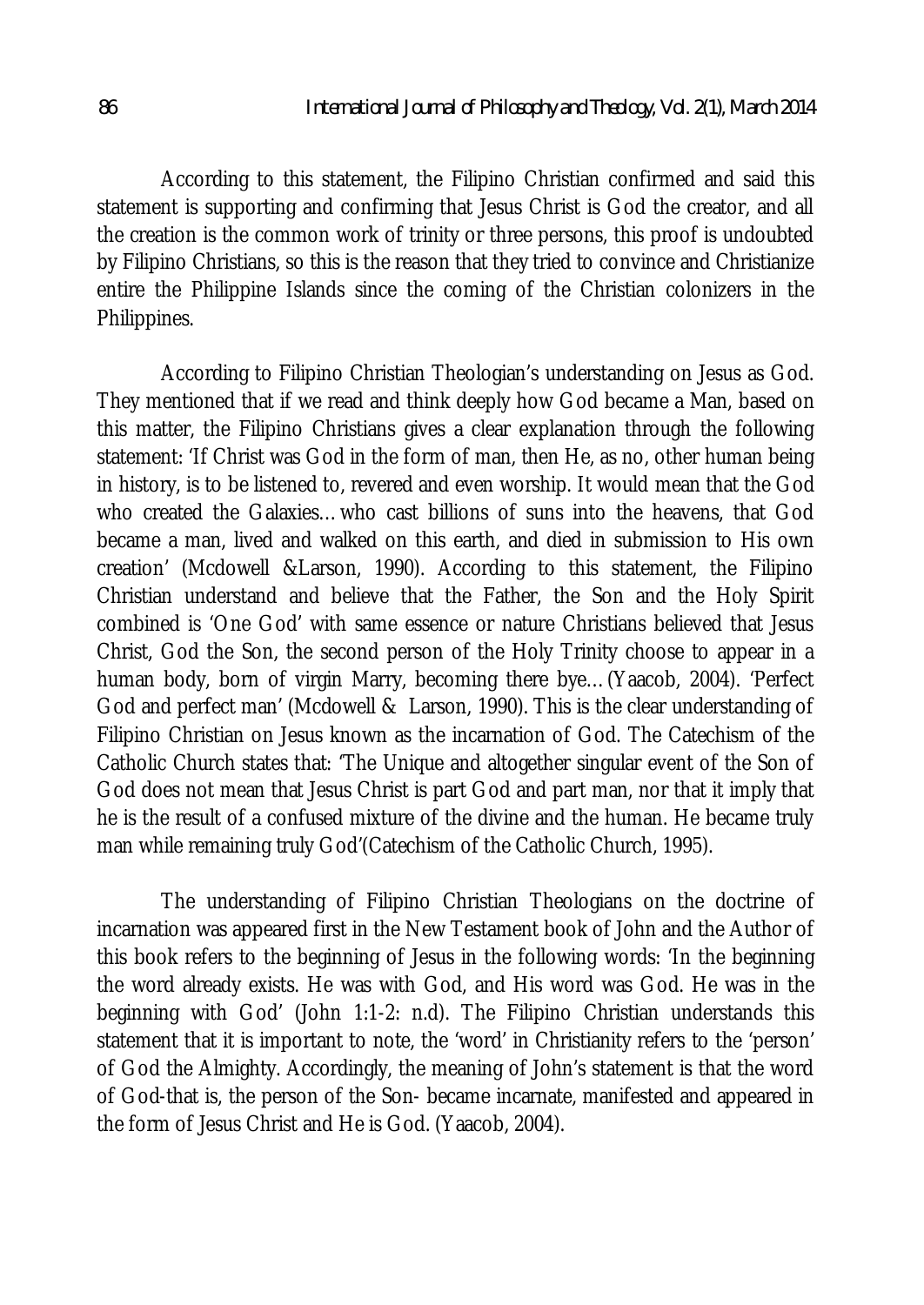The Filipino Christian says that it is worthy to mention, in personal letter to Timothy, Paul says: 'Beyond all question, the mystery of Godliness is great: He appeared in a body, was vindicated by the Spirit, was seen by angels, was preached among the nations, was believed on in the world, was taken up in glory' 1 Timothy, 3:16).

To support this clear statement, it is important to note, Professor Maurice Relton, he is one of the quoted and elite Christian theologians in 'studies in Christian Doctrine' says: 'The Catholic Doctrine maintains that he who was God, without ceasing to be what he was, became man, i.e, entered into the condition of our finite existence in the time and space and dwelt among us' (Taqi, 1987). according to this statement, the Filipino Christian theologians says; it should be borne in mind that the incarnation of Jesus Christ does not mean that the Jesus Christ gave up Divinity and became man, but the accurate meaning here is that he was previously only God, and now also became man. This is the reason that Jesus is only One God and became a man, accordingly, with this Filipino Christian's understanding on Jesus Christ was simultaneously both man and God (Celebrate 25 Years of the Prelature of St. Marry). It is worthy to mention that St. Augustine of Hippo (354-430 C.E), the great Christian Latin theologian expresses the following statement: 'For he did not so take the form of a servant (man) as that he should lose the form of God, in which he was equal to the Fathe' (Taqi, 1987).

So the understanding of Filipino Christian theologians on this belief is very clear on this statement and it was indeed the God Almighty that Virgin Mary conceived and gave birth to. And the Filipino Christians in the Philippines believed that the Virgin Mary conceived and delivered Jesus, their God in the Manner of other woman (Yaacob, 2004). It is worthy to mention, St. Cyril of Jerusalem, one of the elite Father of the Church (d.386 C.E) explains this by saying: 'Believe too, that ….his incarnation taking place, not in appearance or fantasy but in truth. He did not pass through the virgin as through a channel, but was truly made flesh from her, and truly nourished with her milk. For if the incarnation was fantasy salvation is also a fantasy…' (Mc Cauley, 1970). This is the strong proof and evidence of the Filipino Christian theologians on their understanding that Jesus Christ is God and became a man living with his companion, so the Filipino Christian in the Philippine Islands still believing on this doctrine of the incarnation.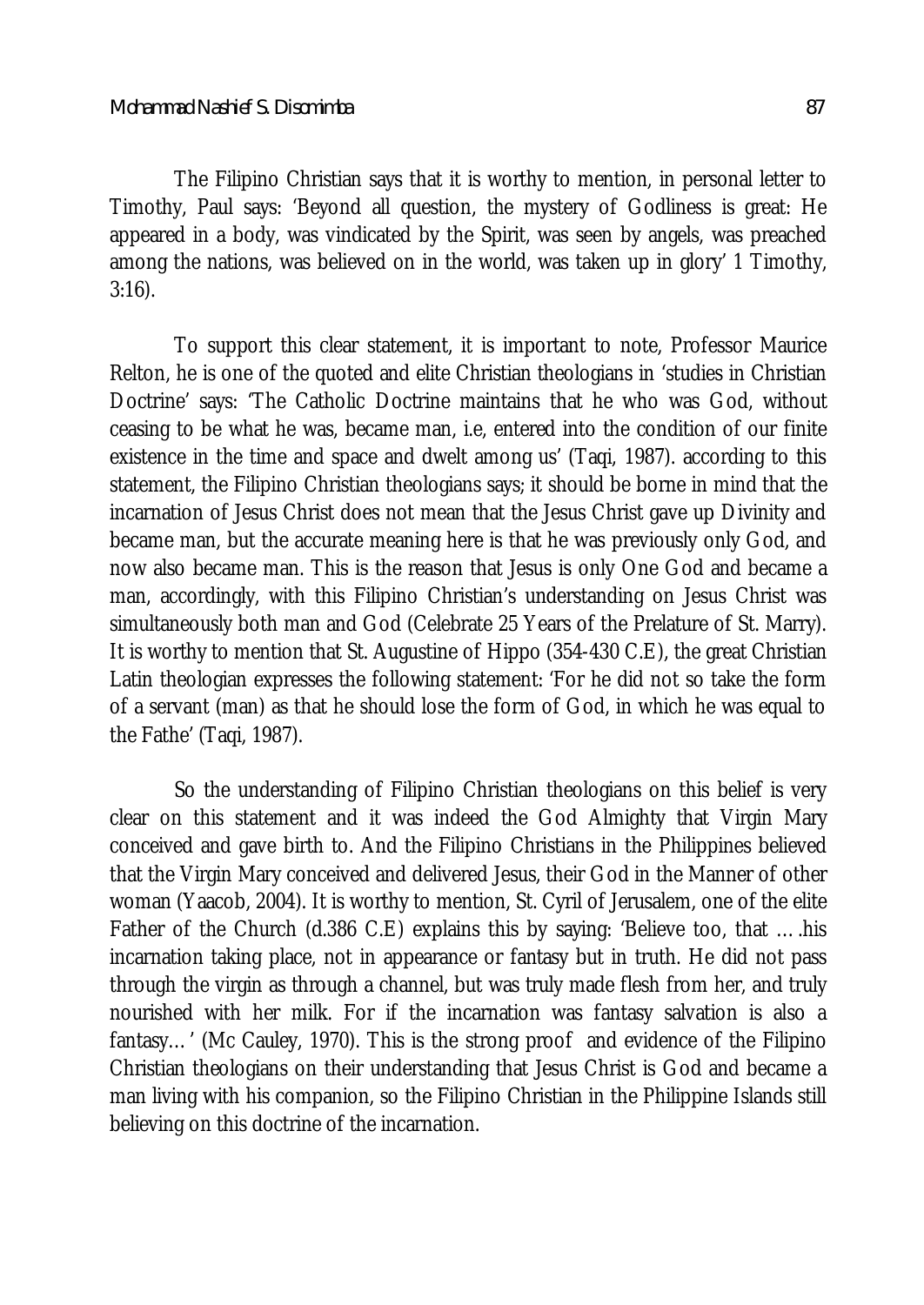The Filipino Christians mention the Chalcedon Creed as the foundation of their belief: the unity of the two natures of Jesus Christ without change, division or separation. This is a combination of political and theological difficulties in the history of Christian religion about the doctrine of incarnation; the Nestorian heresies argued that there were two separate persons in the incarnate of Jesus Christ, led to a settlement known as the 'Chalcedon Creed' (Yaacob, 2004). A formal confession of faith at the settlement insisted on the unity of the two natures of Jesus Christ (human and divinity) in the one person of the incarnate Christ despite the existence of the two natures (Yaacob, 2004). The Filipino Christians says: according to the resolution of the Church Council at Chalcedon (451) had made the following declaration: 'One and the same Christ, Son, Lord… recognized in two natures, without confusion, without change, without division, without separation; the distinction of natures being in no way annulled by the union, but rather the characteristics of each nature being preserved and coming together to form one person, but one and the same Son and Only-begotten God, the world, Jesus Christ'.

Based on this declaration, the Filipino Christian understands that Jesus Christ did not say this statement of the Chalcedon declaration and the twelve disciple of Jesus Christ did not innovate this declaration. But it is worthy to mention that Jesus is thought to be truly One God and truly man: without change, division, separation but rather the characteristics of each nature [Godly and Humanly] being preserved and coming together to from one person. This is the humble understanding of Filipino Christians on the doctrine of the trinity and incarnation.

### **Impact Analysis and Findings**

The Philippine Islands stands out as the only Asian country which has dominated by Filipino Christian population, with Christians forming around 93 percent of its population. The Christian Churches in the Philippine Islands play an important role in spreading the doctrine of trinity and incarnation since the coming of Spaniards and colonized entire Philippines and make the trinity as the official religion in the Philippine Islands (Goh, 2005). The impact of the role of Filipino Christians to spread the doctrine of trinity and incarnation is very obvious around the world not only in the Philippines.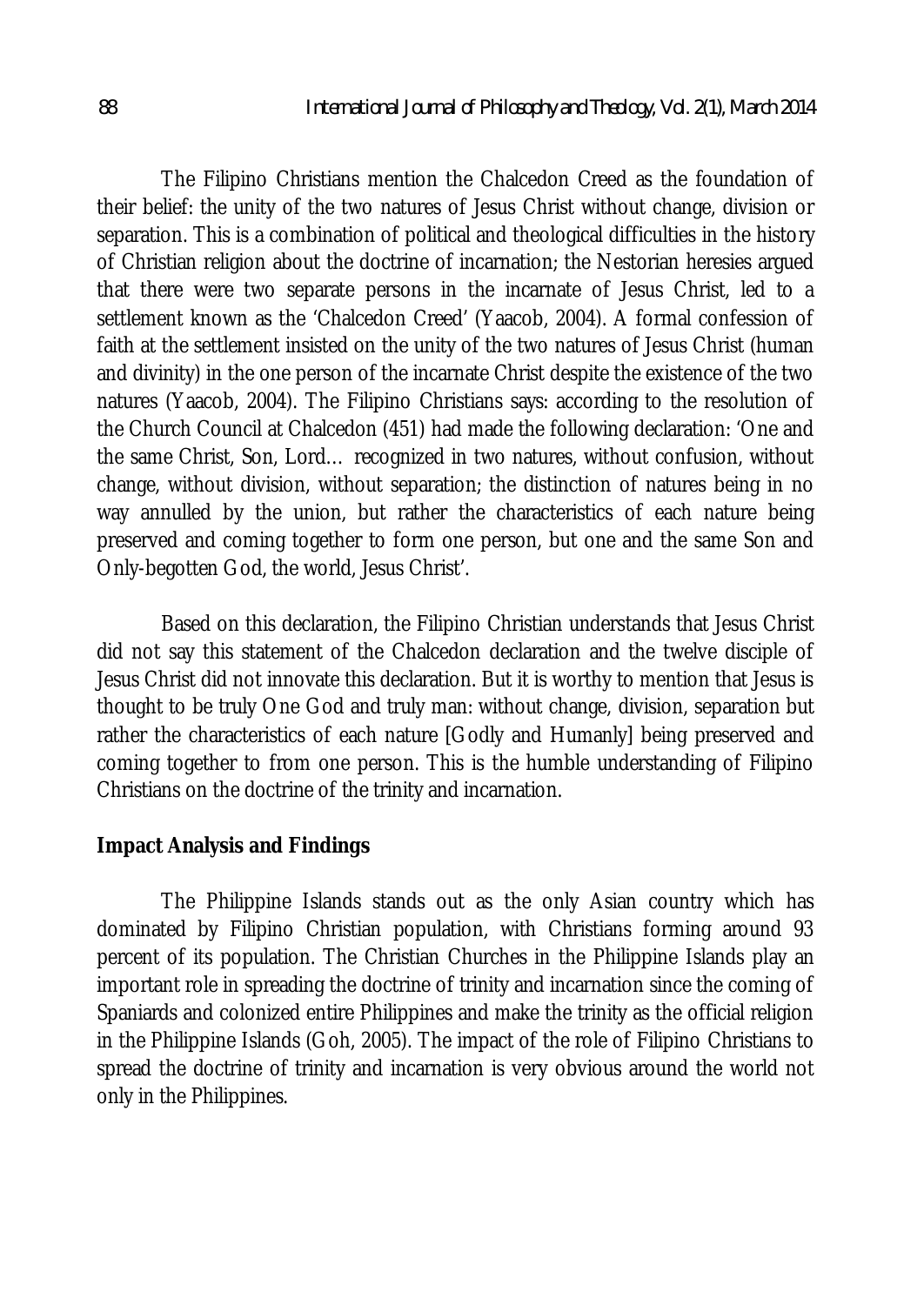The Filipino Christian still claiming that they follow the teachings of the Holy Bible; the Old Testament and the New Testament, but after I read their proofs and evidences dealing about the doctrine of trinity and incarnation, I found, the trinity is a confusing term, even the Christian theologian confused about this term. The Filipino Christians in the Philippine Islands still claiming that God is only one, and according to their understanding about the doctrine of the trinity, they said: the Father, the Son and the Holy Spirit are one not three. Their understanding of a 'personal God' is integral to the understanding of God, but this understanding and concept raises a number of difficulties, which require to thinking carefully.

It might be taken to imply God is a human being. To speak of God as a person, compare of God as a person, elucidate of God as person and make God as three persons is to reduce God to the level of humanity. When Filipino Christian says that the Father is same with the Son and the Son same with Holy Spirit and the Holy Spirit same with Son, this is confusing term also because the Father cannot be equal with the Son and Holy Spirit. The doctrine of the trinity speaks of God 'three persons' to speak of God as a person is accurately compromise the denial of trinity (McGrath, 2011). When the Filipino Christian mentioned the unity of trinity, the Father is wholly in the son and wholly in the Holy Spirit; the Son wholly in the Father and wholly in the Holy Spirit; the Holy Spirit is wholly in the Father and wholly in the Son, this is confusing statement, because the infant as son or human being cannot become a God as a Creator of all creation in this universe, the attribute of Father cannot become the wholly attribute of the Son, and the attribute of the Son cannot become the wholly attribute of the Father and also the Holy Spirit. The power of Father as a Creator cannot compare to the power of the infant as a Son and the Holy Spirit.

When the Filipino Christian mentioned that the Father same with the Son and Holy Spirit, it is confusing statement, because when Jesus Christ was born not same with the God, when he was infant the God is not infant, so the infant cannot compare to the Lord who created all the creation exist in this universe, the infant cannot think properly, he don't know how to eat and how to drink, so how the infant as a son become a God and his power is very limited, it is impossible that the infant will be same with the Lord as a Creator. God is no beginning and ending but Jesus Christ has a beginning, starting when he was born by Virgin Mary.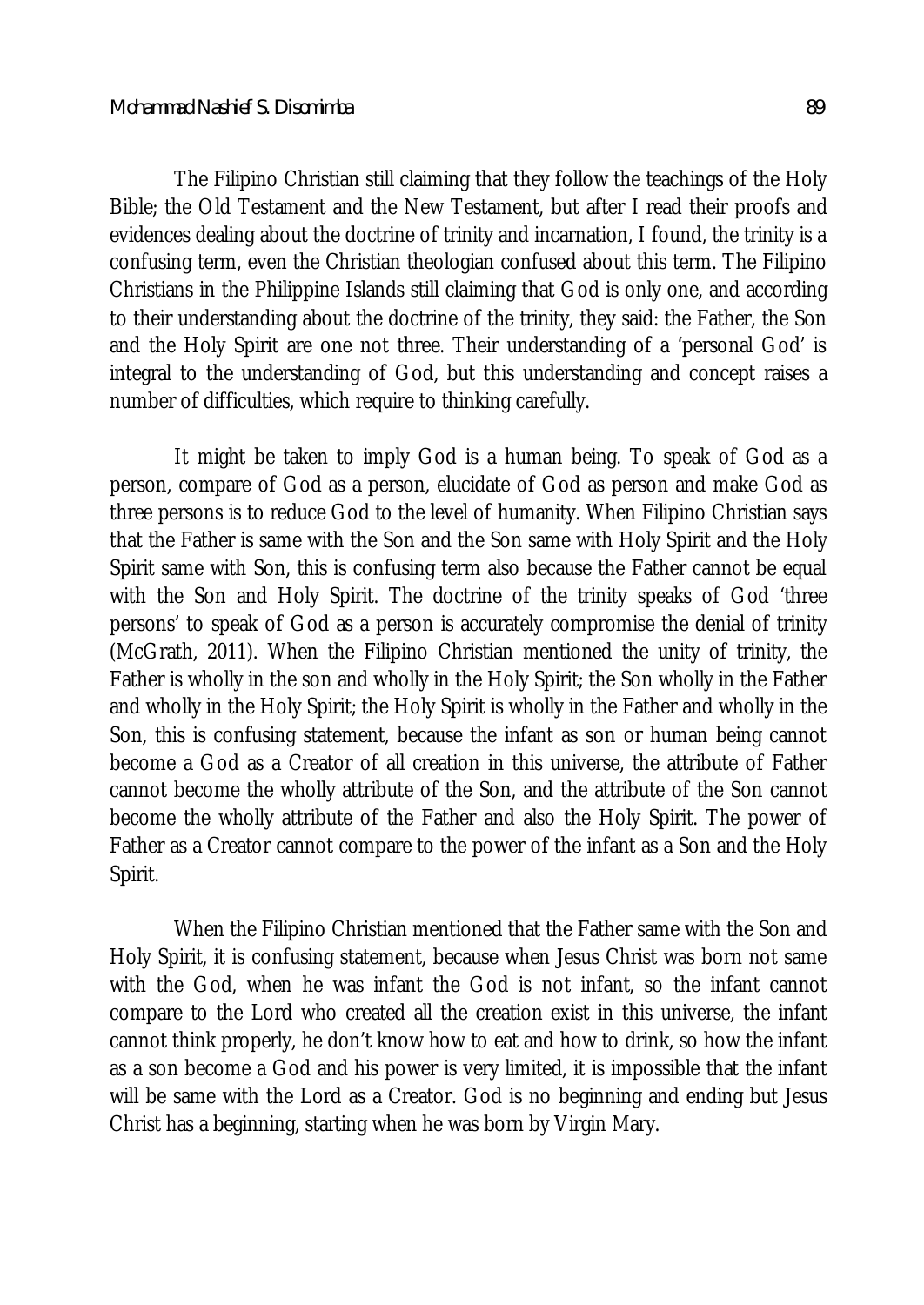The Filipino Christian says it is very clear that the Father is the Son and the Son is the Father at the same time and no different between Father and Son both of them is Lord, but when Jesus Christ was born by Virgin Mary, he is with God, when Jesus Christ drinking or feeding by Virgin Mary, he is with God, when Jesus Christ crying, he is crying with God, it means he was born with the Father in same time and they are coexist in same time, the two or three persons cannot exist in same place at the same time, this is impossible to be happened.

Finally, after I read all the proofs of Filipino Christians and evidences with scrutinizing and analyzing deeply, I found that the Trinity and incarnation is not a Biblical belief and it is not mentioned in the original verse of the Holy Bible both Old Testament and the New Testament and Jesus Christ, the son of virgin Marry, he never and ever taught his companions about the trinity (Jalal Abualrub. 2008). If we read the Holy Bible, we can find the first commandment which is dealing and commanding humanity to worship the oneness of God, first of all, believe that God is One and God created all things and organized them, it was mentioned in the Holy Bible, King James Version, Mark, Chapter 12/29 'Hear, O Israel; the Lord our God is one Lord', and it was also mentioned in the Holy Bible in King James Version, Numbers, Chapter 22/23. 'God is not a man, that he should lie; neither the son of man, that he should repent'. This is obvious and strong proofs that the trinity is not mentioned in the original verse of the Holy Bible and Jesus Christ never taught his disciples that Lord incarnated to him and to worship him, his Father and the Holy Spirit as one Lord.

### **Conclusion**

The selection of understanding of Filipino Christian on the doctrine of trinity and incarnation as a single case, in this analytical study on trinity is located within the field of intellectual history.Although the study is interpretive, exploratory, and qualitative, the theoretical background provides a strong claim in combining discourse and language in the conceptual framework to give justice to Filipino's understanding on trinity, as the central phenomenon. The analysis on the understanding of Filipino Christian on trinity proves significant to the new generation of the Filipino Christian youth and leaders in the Philippines. In the end of this study, I found the Filipino Christian is no dichotomy or differences on understanding the doctrine of the trinity; they worship the Father, the Son and Holy Spirit as one true God.